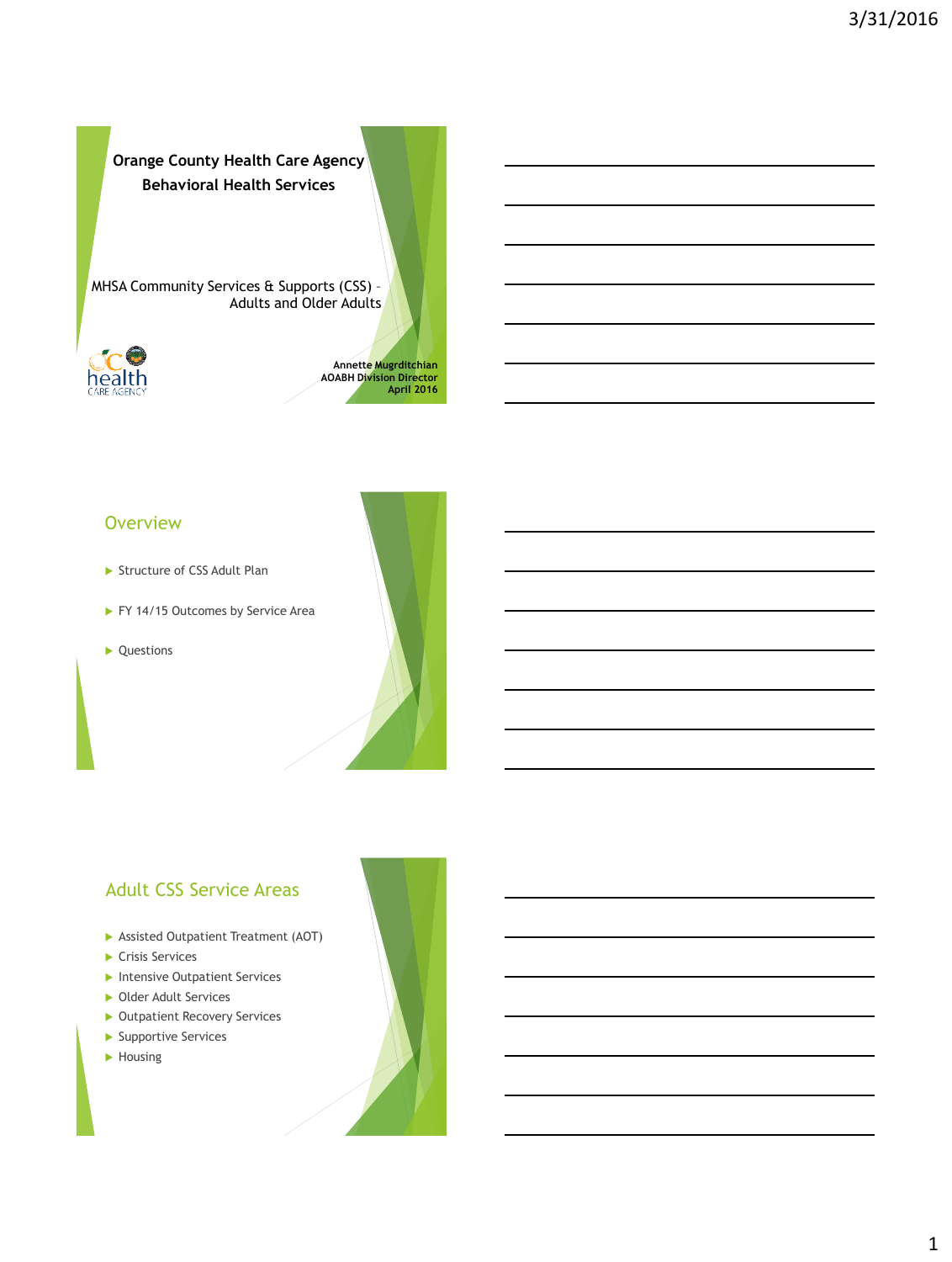

# AOT Assessment and Linkage

Annette Mugrditchian, AOABH Division Director

- Provides information about AOT to callers
- Accepts referrals and conducts assessments for AOT eligibility,
- $\blacktriangleright$  Assists with linking individuals to mental health services
	- Voluntary

AOT

- ▶ Court-process
- $\triangleright$  Outcomes are total calls and linkages by category

### AOT Assessment and Linkage: FY 14/15

| TOTAL CALLS = $1053$      |                          |  |
|---------------------------|--------------------------|--|
| <b>Information Only =</b> | Total Referrals =<br>358 |  |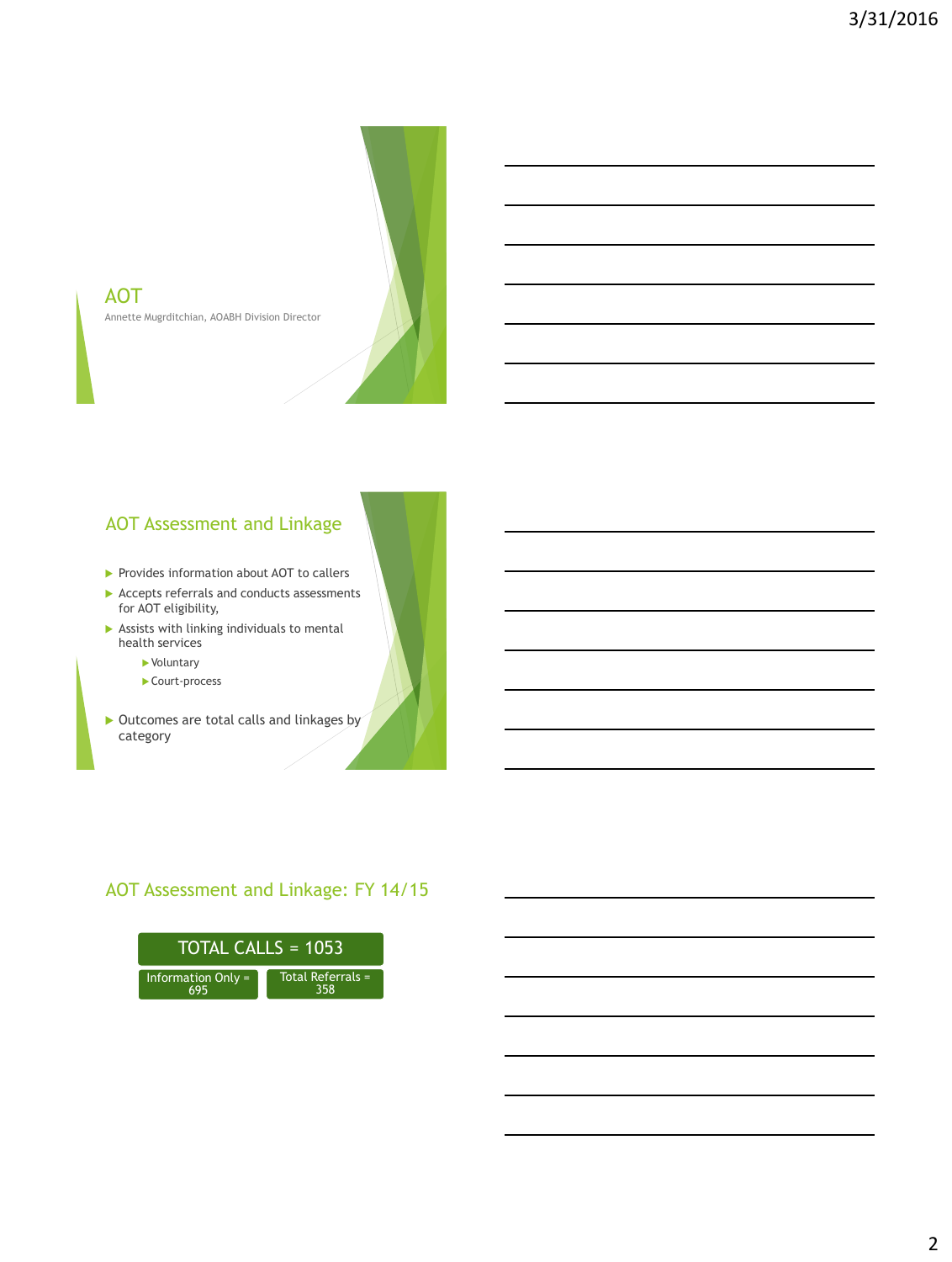### AOT Assessment and Linkage: FY 14/15

| $TOTAL CALLS = 1053$                 |                            |  |
|--------------------------------------|----------------------------|--|
| Information Only =<br>695            | Total Referrals $=$<br>358 |  |
|                                      |                            |  |
| <b>TOTAL RECEIVING SERVICES = 91</b> |                            |  |
| Voluntary = $85$                     | Court Settlement = $8$     |  |



Linda Molina, Program Manager – CAT / PERT, Crisis Residential Program

#### CAT / PERT

- $\blacktriangleright$  Provides mobile response to any adult experiencing a psychiatric emergency
- ▶ Operates 24/7
- PERT pairs with law enforcement to assist during mental health emergencies
- Outcomes are *percentages*
	- These rates are *process measures*
	- *"How we can improve our service delivery?"*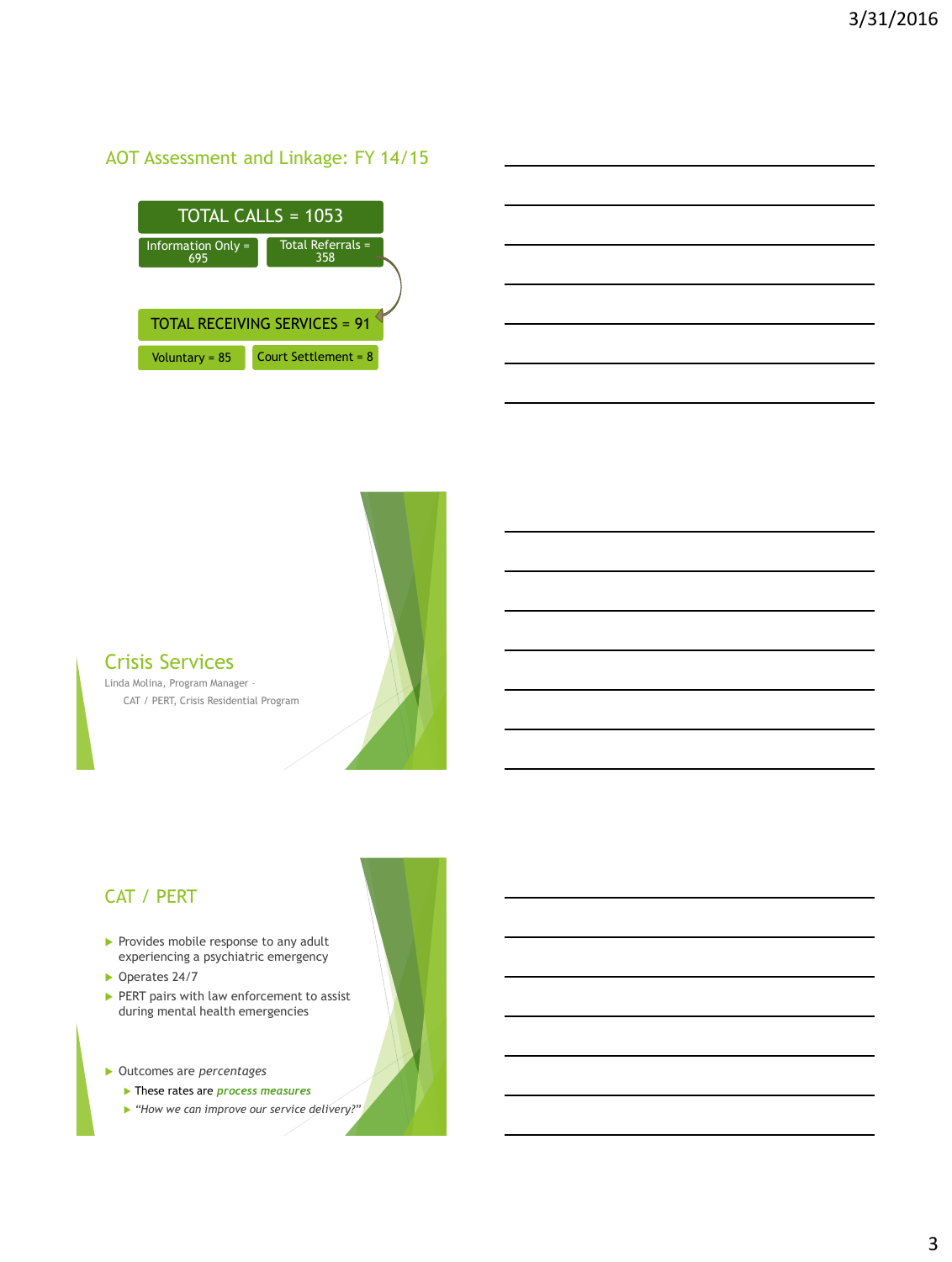#### **Hospitalization Rate - FY 14/15**





**Dispatch to Arrival in 30 Min or Less - FY 14/15**



#### Crisis Residential

- Short-term (7-14 days)
- Intensive, person-centered, recovery-oriented
- Home-like environment
- ▶ 435 admissions during FY 14/15
- Outcomes are *percentages with target goal*
	- *"Did the program meet its goal?"*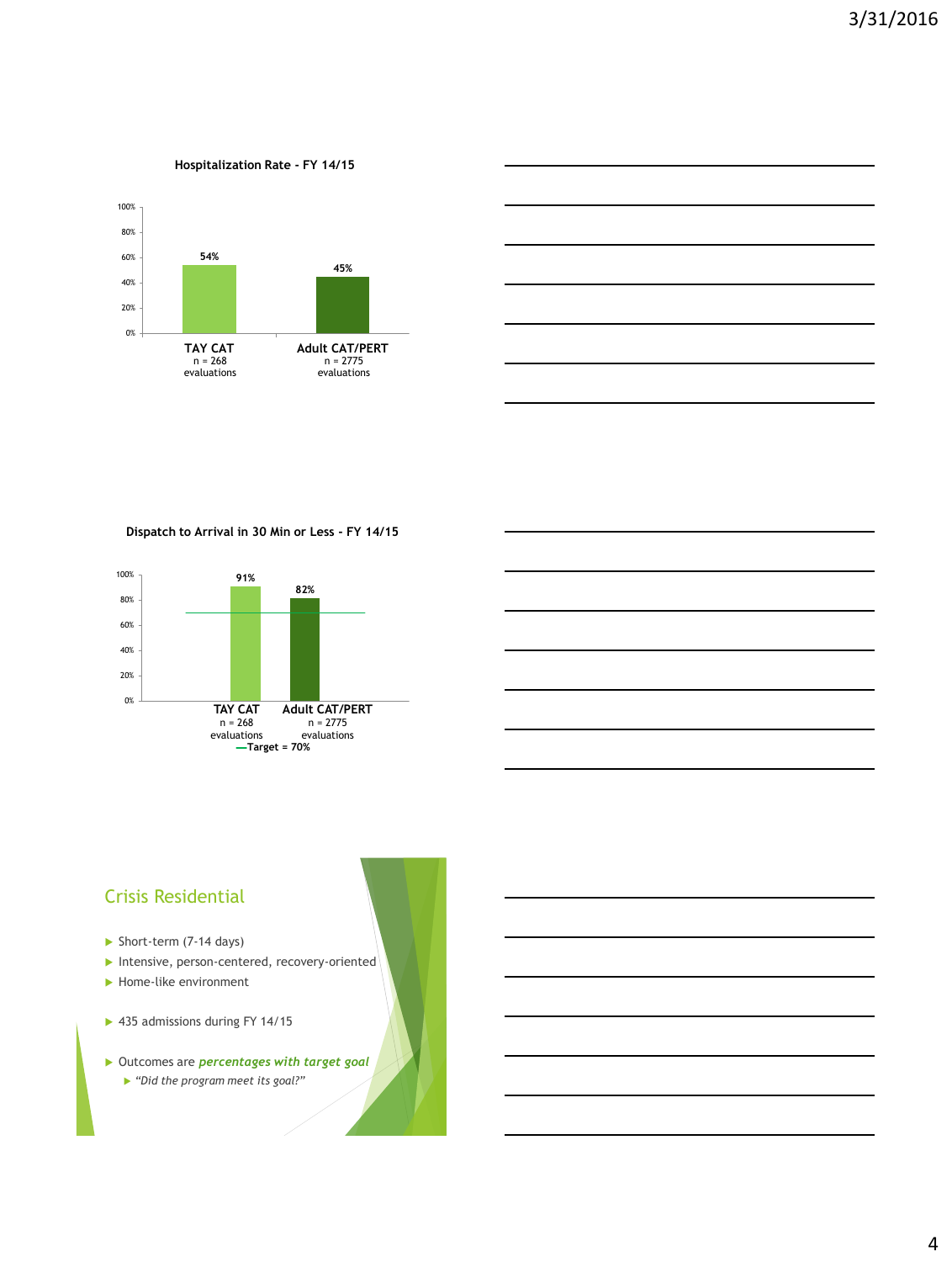#### **Discharge to Lower Level of Care Adult Crisis Residential - FY 14/15**



*n = 435 admissions*

**Hospitalizations Within 48 Hours of Discharge Adult Crisis Residential - FY 14/15**



*n = 403/435 individuals admitted who were discharged to outpatient services*

### Crisis Services Updates

- PERT has increased partnerships with law enforcement agencies by four this past year
- Crisis Residential Program is increasing beds in 2016
- ▶ New Adult/TAY In-Home Crisis Stabilization program is going out for solicitation this year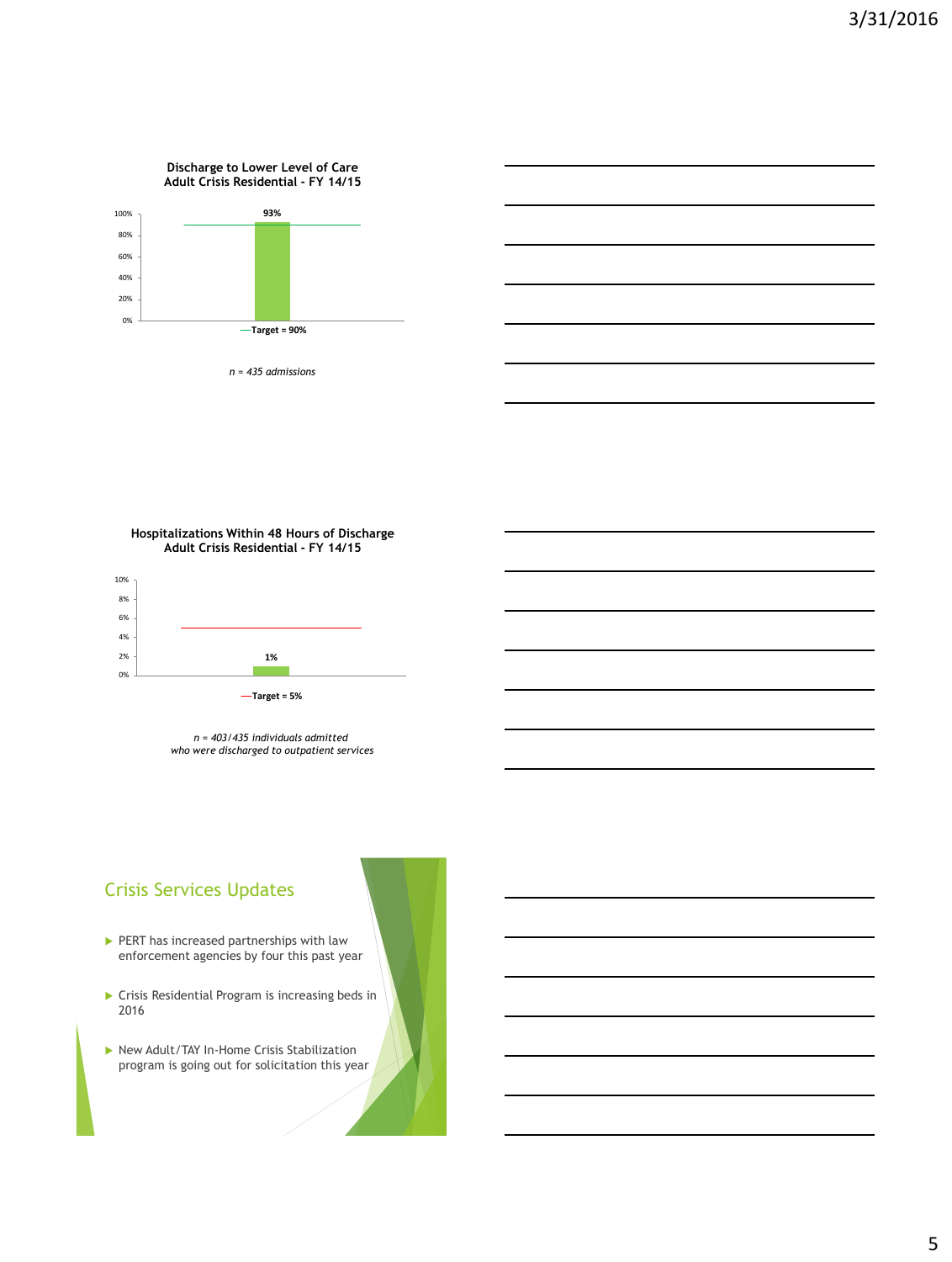# Intensive Outpatient Services

Jenny Hudson, Program Manager – *Full Service Partnerships (FSPs)* Ian Kemmer, Program Manager – *Program of Assertive Community Treatment (PACT)*

### Program Comparison

#### FSP

- $\blacktriangleright$  In vivo services
- **Enrolls un- and under**served populations and has targeted FSPs (e.g., forensic, probation, homeless/at risk of, etc)
- Provides continuum of recovery services
- **Enrolls based on general** eligibility criteria (e.g., hospital discharges, incarcerations)

Field- and clinic-based

PACT

 $\blacktriangleright$  Provides intensive services and then links to lower levels of care

#### Individuals Served in FY 14/15

- Adult FSPs served 999
- TAY PACT served 150
- Adult PACT served 896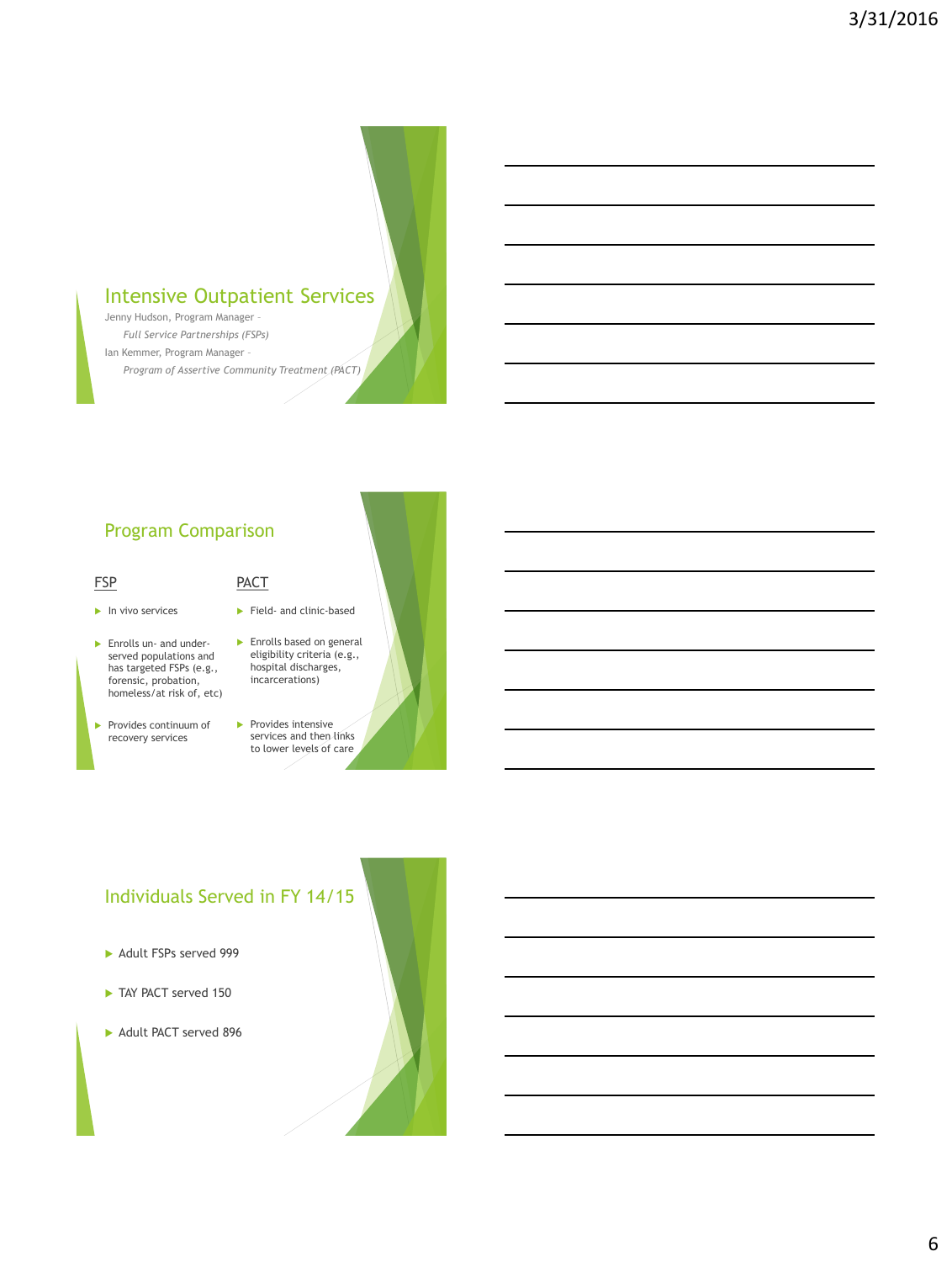#### FSP and PACT Outcomes

#### Outcomes are *pre/post comparisons*:

- *Pre* = average number of days in the 12 months prior to enrollment
- *Post* = average number of days during FY 14/15

#### **Areas evaluated:**

- Psychiatric Hospitalization
- **Homelessness**
- $\blacktriangleright$  Incarceration
- ► Employment

#### **Psychiatric Hospitalization TAY / Adult Programs - FY 14/15**





#### **Incarceration TAY / Adult Programs - FY 14/15**



**12 Months Prior to Enrollment During FY 14/15** 

\* *p < .05*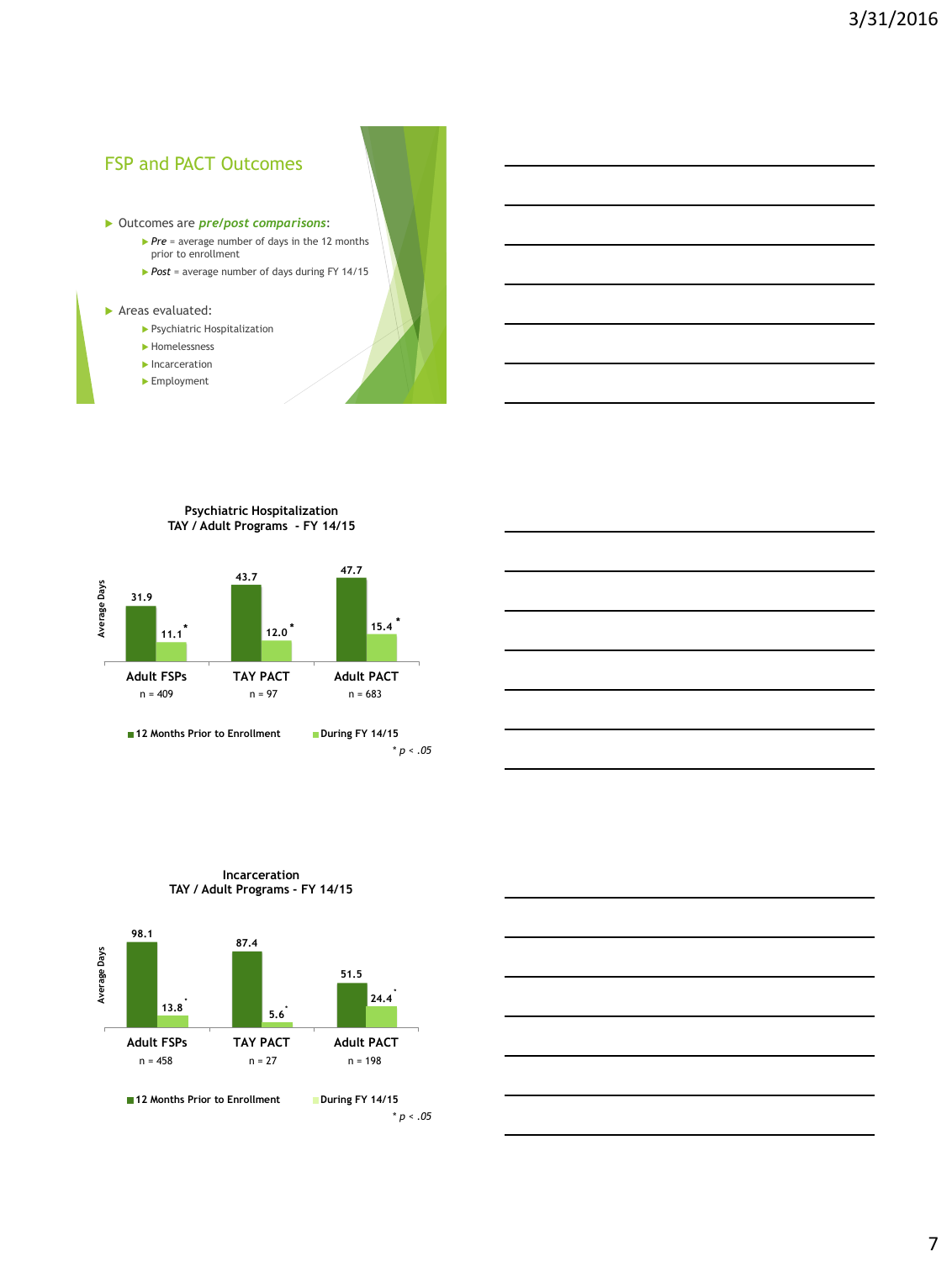



**Employment TAY / Adult Programs - FY 14/15**





### Intensive Outpatient Services Updates

- AOT FSP is currently a small program with 25 served in FY 14/15, and is continuing to grow
- $\blacktriangleright$  Adult PACT is expanding to meet growing demand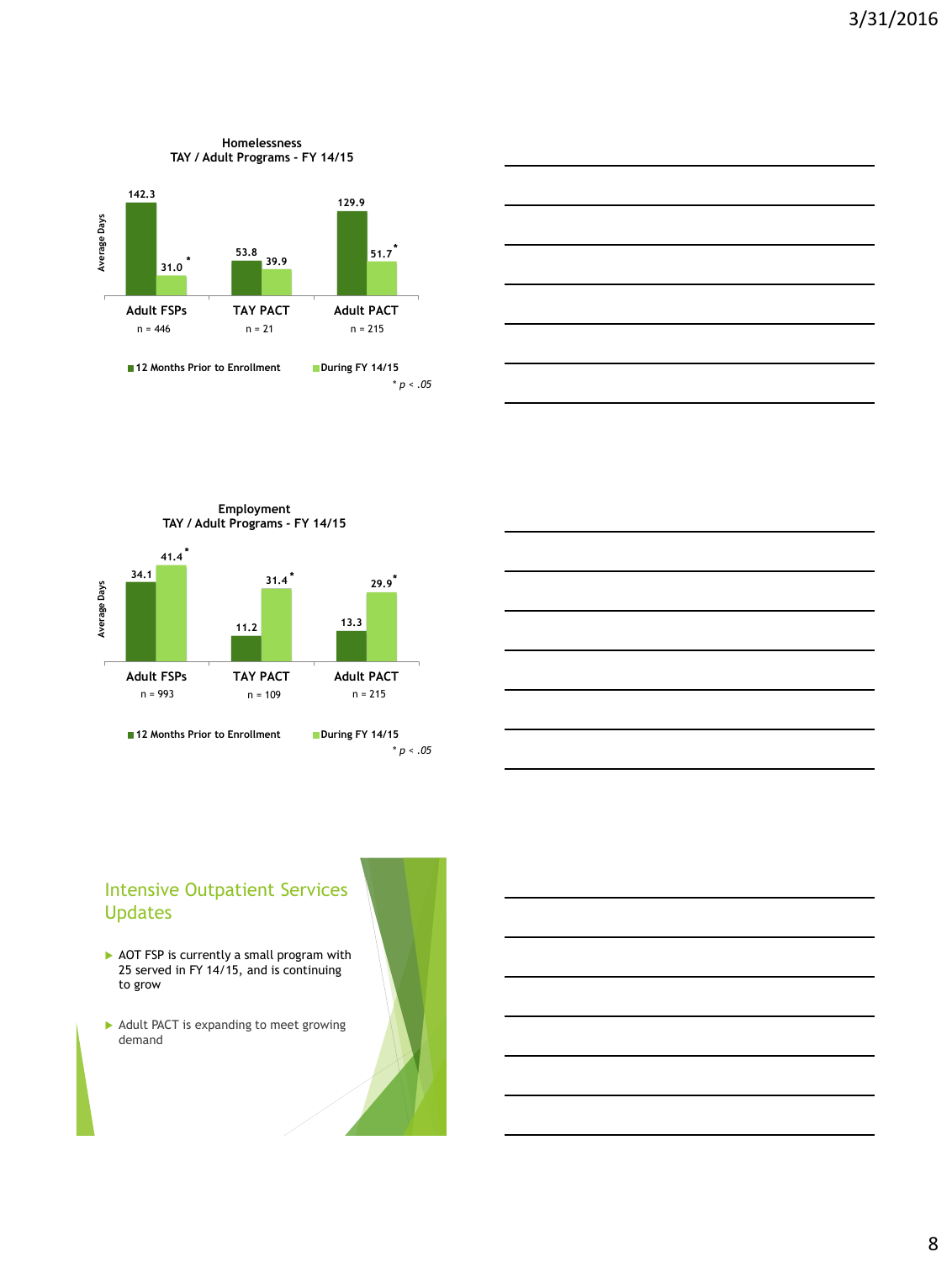# Older Adult Services

Diane Holley, Program Manager – Older Adult FSP, Older Adult PACT, OAS Recovery

### Older Adult FSP and PACT

- **FSP** structure accommodated to meet the needs of older adults
- Older Adult FSP served 190 in FY 14/15
- Older Adult PACT served 75 in FY 14/15
- Outcomes are the same *pre/post comparisons* as Adult FSPs and PACT



#### **Psychiatric Hospitalization Older Adult Programs - FY 14/15**

<sup>\*</sup> *p < .05*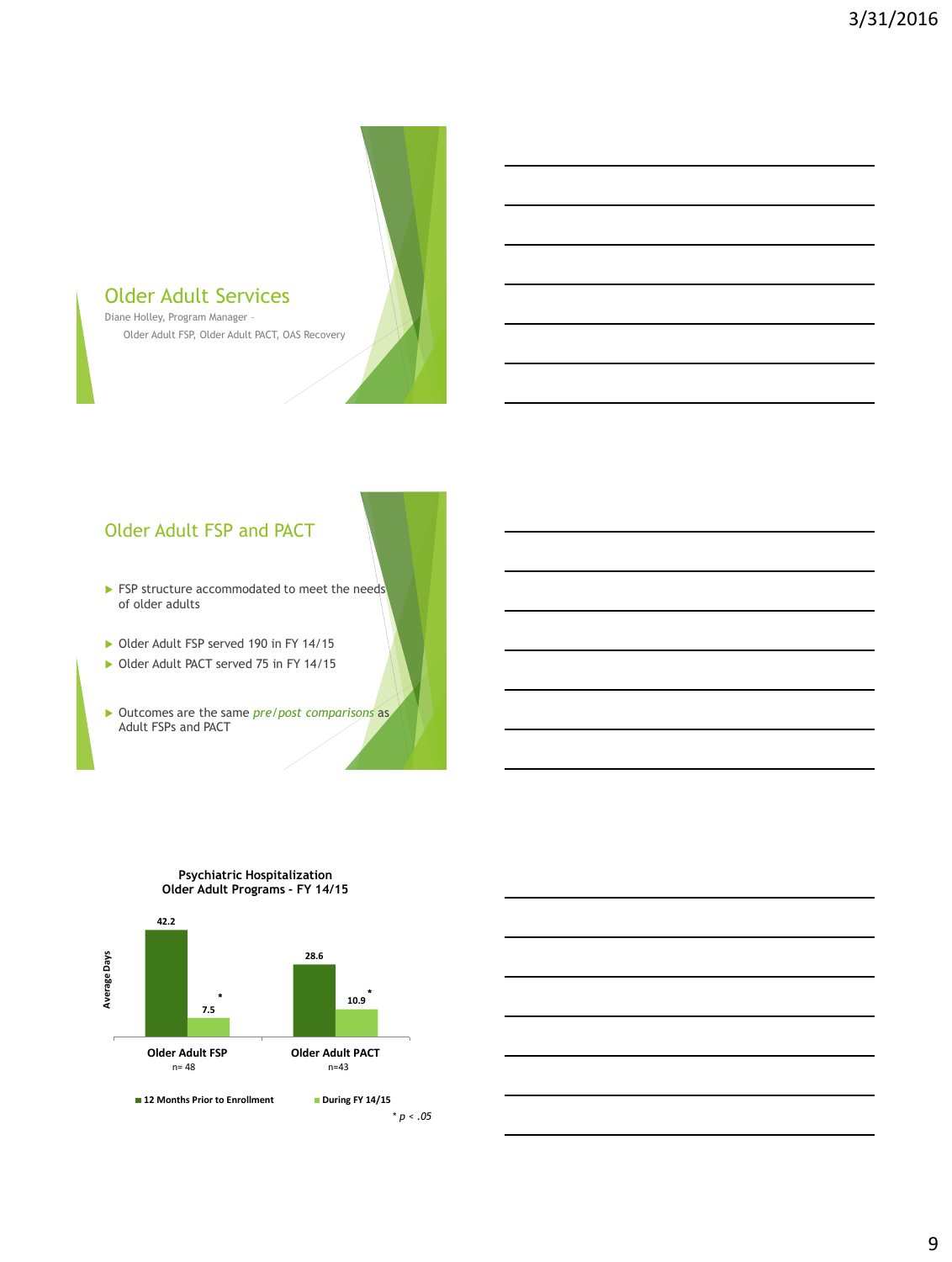



**Homelessness Older Adult Programs - FY 14/15**



#### OAS Recovery

- Provides field- and clinic-based services
- $\blacktriangleright$  Serves diverse cultural groups
- $\blacktriangleright$  Aims to improve quality of life and access to medical services, maintain independence
- Experienced data collection issues for recovery-based measures during FY 14/15
- Outcomes reported are *enrollment and nursing assessment totals*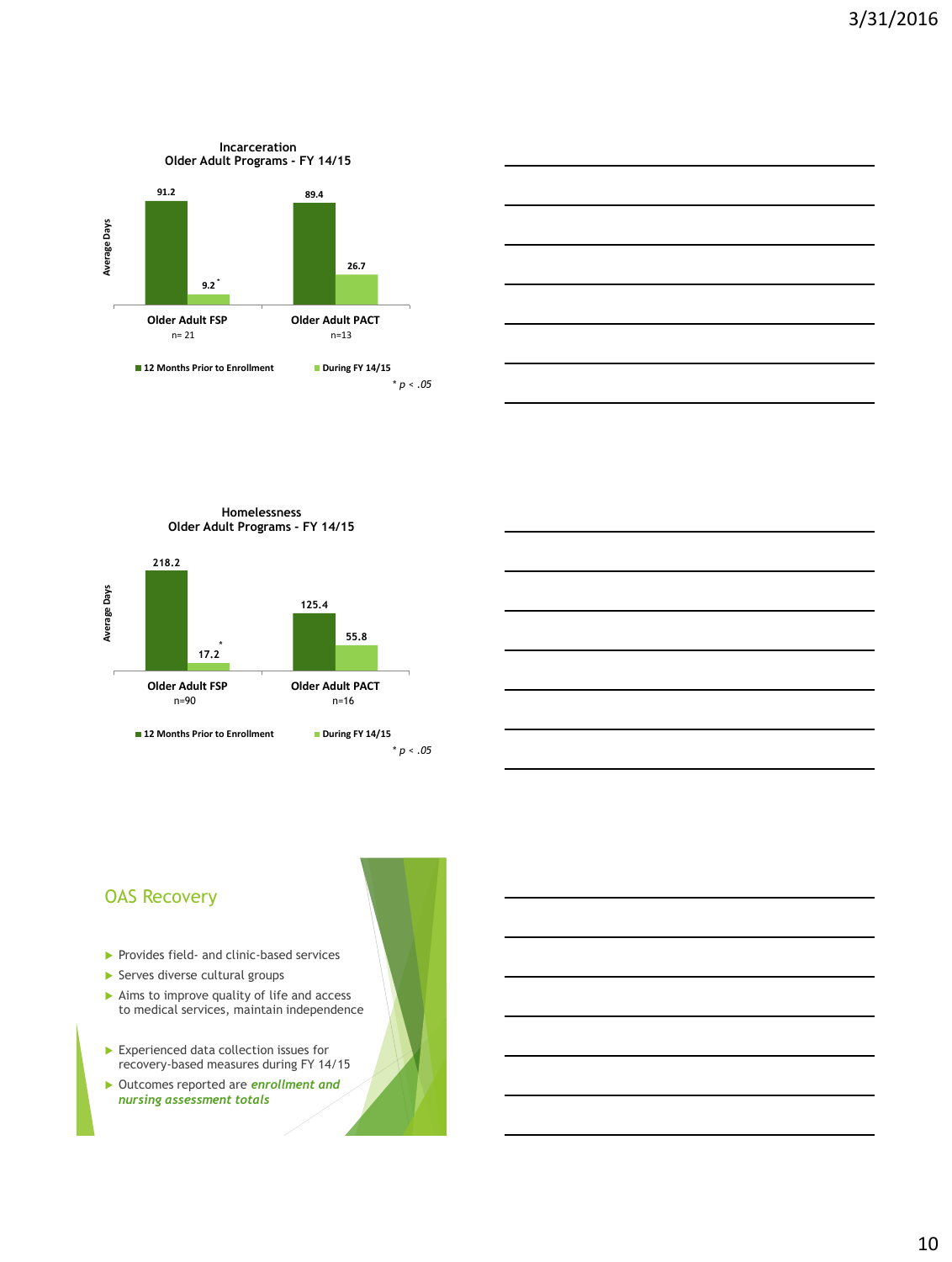### OAS Recovery



### Older Adult Services Updates

- ▶ Older Adult PACT will be hiring a full-time clinician as part of the PACT expansion
- ▶ OAS Recovery is working on correcting data collection issues

### Outpatient Recovery Services

Ian Kemmer, Program Manager - Recovery Centers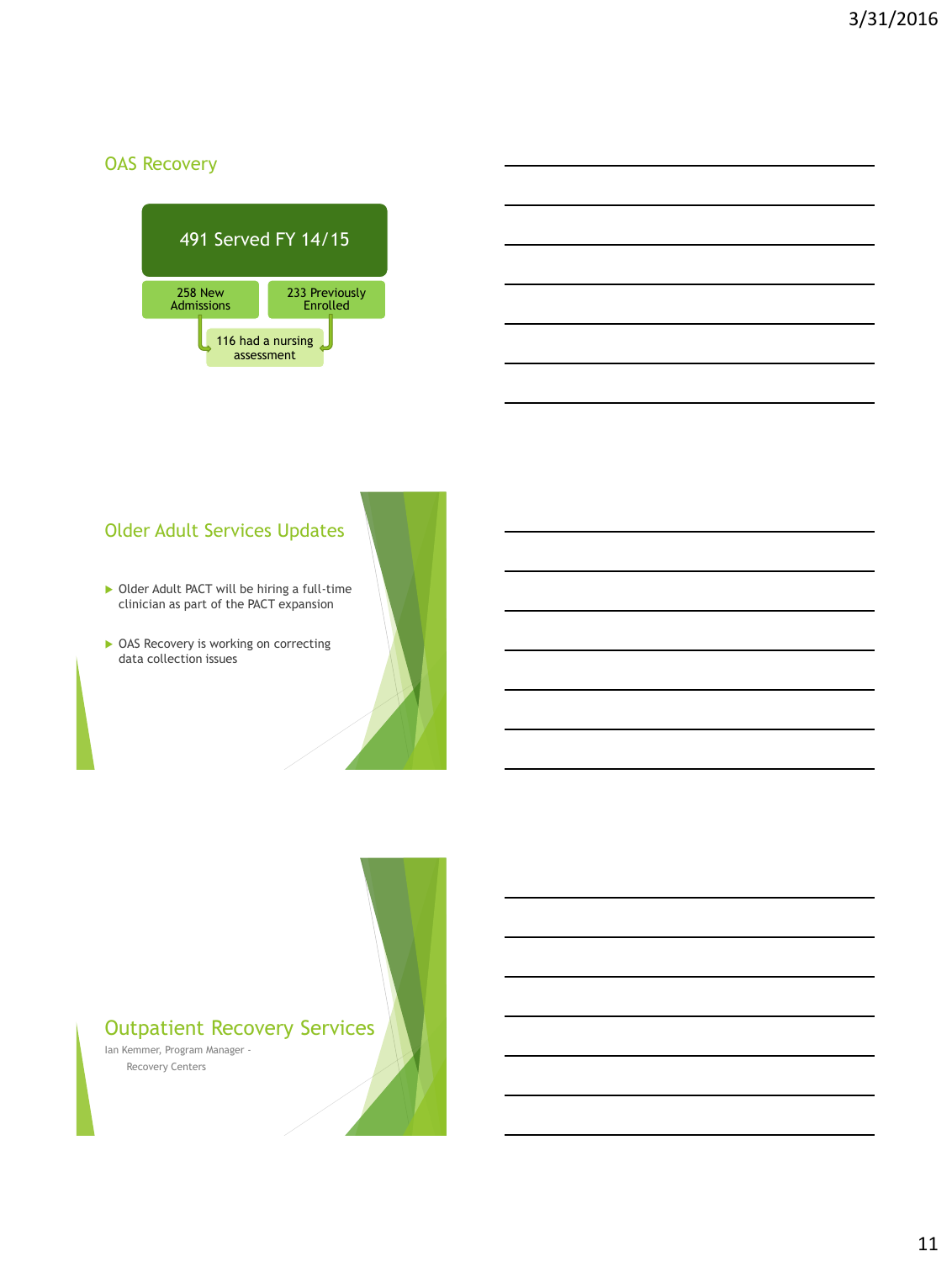#### Recovery Centers

- Provide lower level of care for adults who no longer need intensive outpatient services
- Include a peer-run support component
- ▶ 2709 served in FY 14/15
- Outcomes are *percentages with target goal "Did the program meet its goal?"*

#### **Hospitalization Rate During Enrollment Recovery Centers – FY 14/15**



**Target < 1%**

#### **Discharges to Lower Level of Care Recovery Centers - FY 14/15**



**Target = 60%**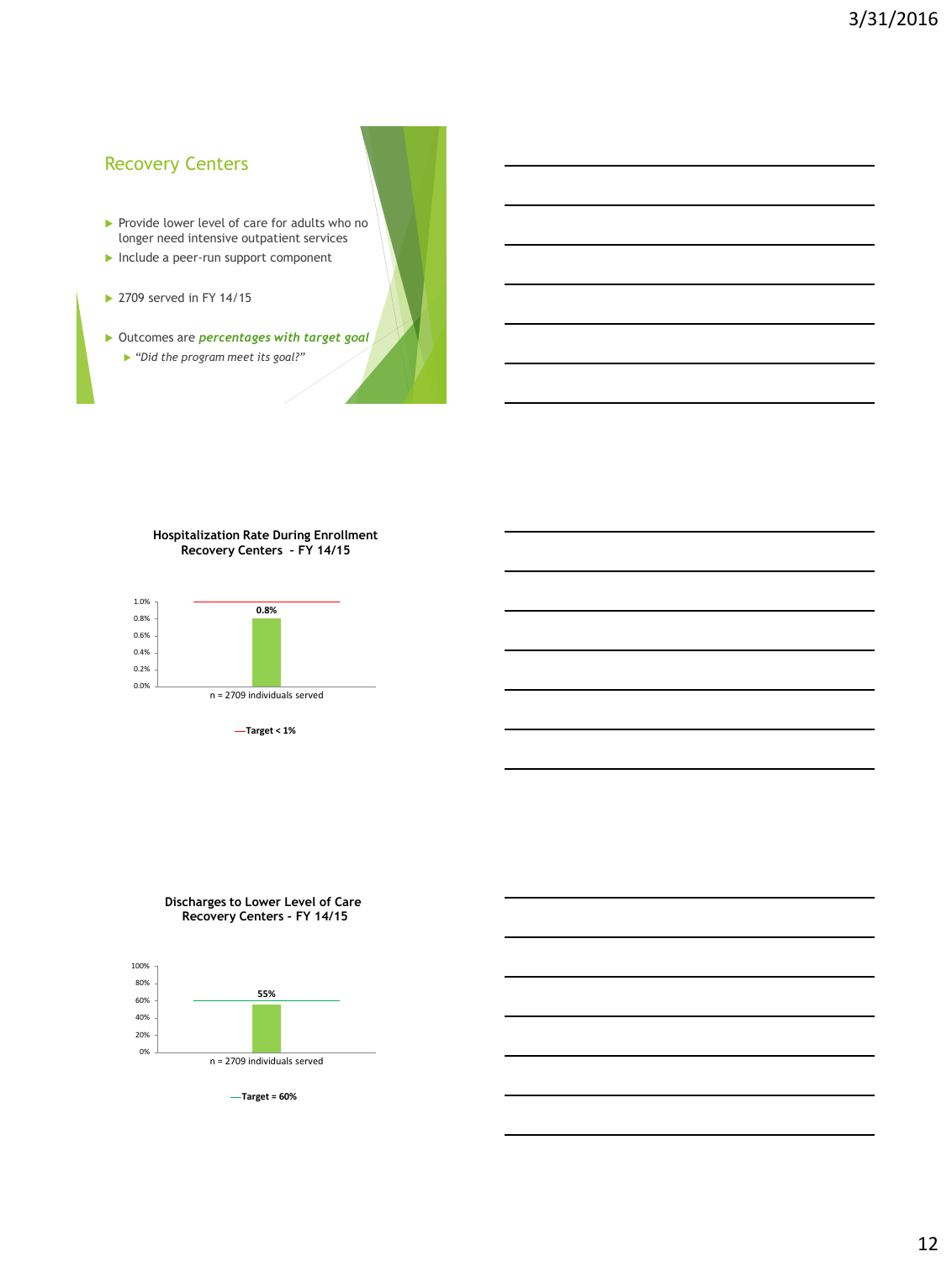### Recovery Services Updates

- **County-operated Recovery Centers were** transitioned into Recovery Open Access this FY:
	- North July 2015
	- South October 2015



#### Supportive Services

Jayson Benbrook, Program Manager – Supported Employment, Wellness Center

### Supported Employment

- Provides vocational services and job placement assistance in volunteer or competitive employment positions
- $\blacktriangleright$  Serves adults currently engaged in behavioral health services
- ▶ 306 enrolled in FY 14/15, 425 total served
- ▶ The goal is that 35% of enrollments are placed in employment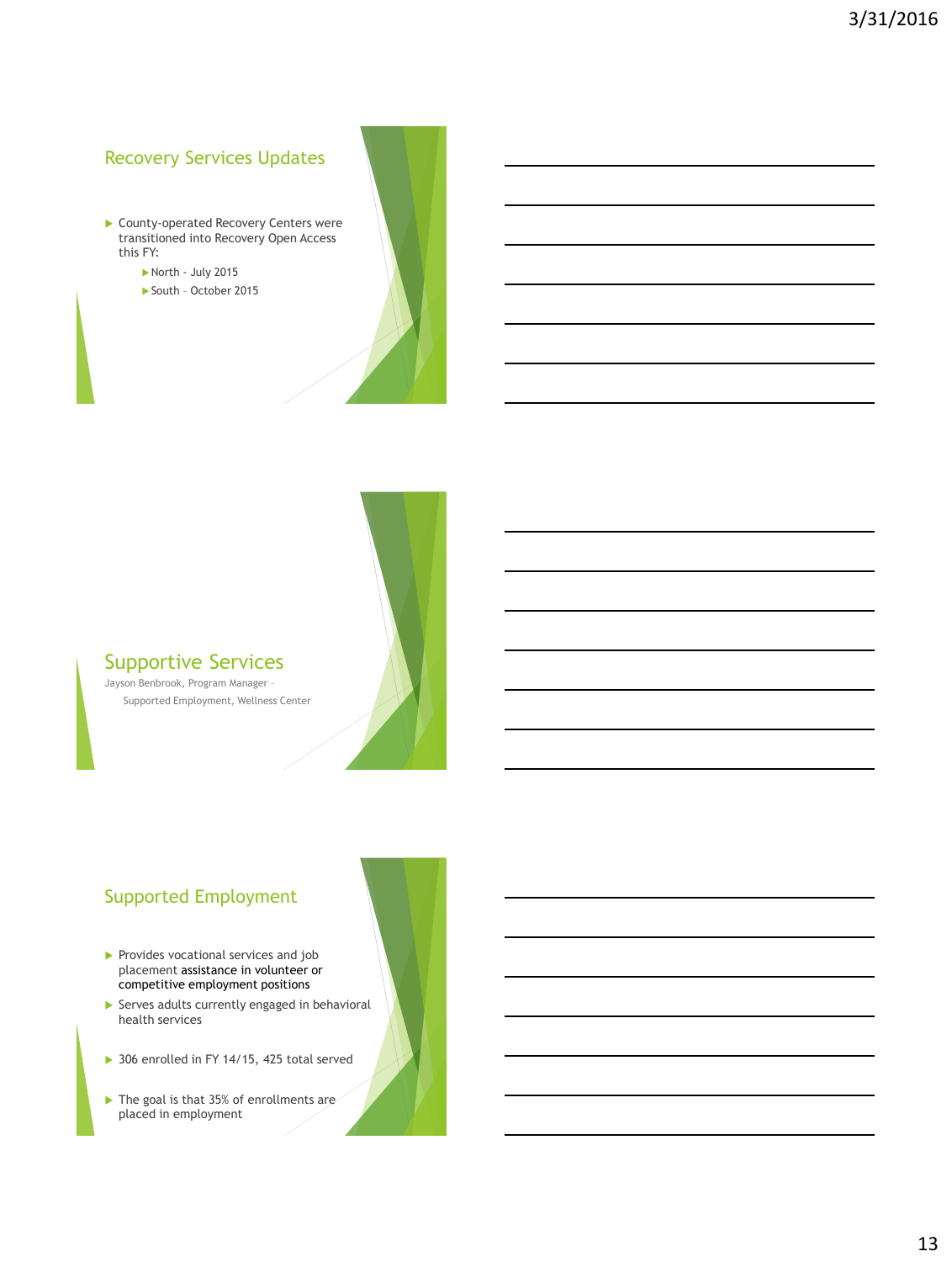#### **Employment Placements Supported Employment - FY 14/15**



**Enrolled Employment Placements Graduations**

#### Wellness Center

- Facilitates recovery through memberdirected activities
- **Focuses on increasing relationship building** and community integration

▶ 892 members active at the end of FY 14/15

- Outcomes are *participation totals with a target goal*
	- *"Did the program meet its goal?"*



**Monthly Community Integration Participation Wellness Central - FY 14/15**

**Activities** Individuals **— Target = 30**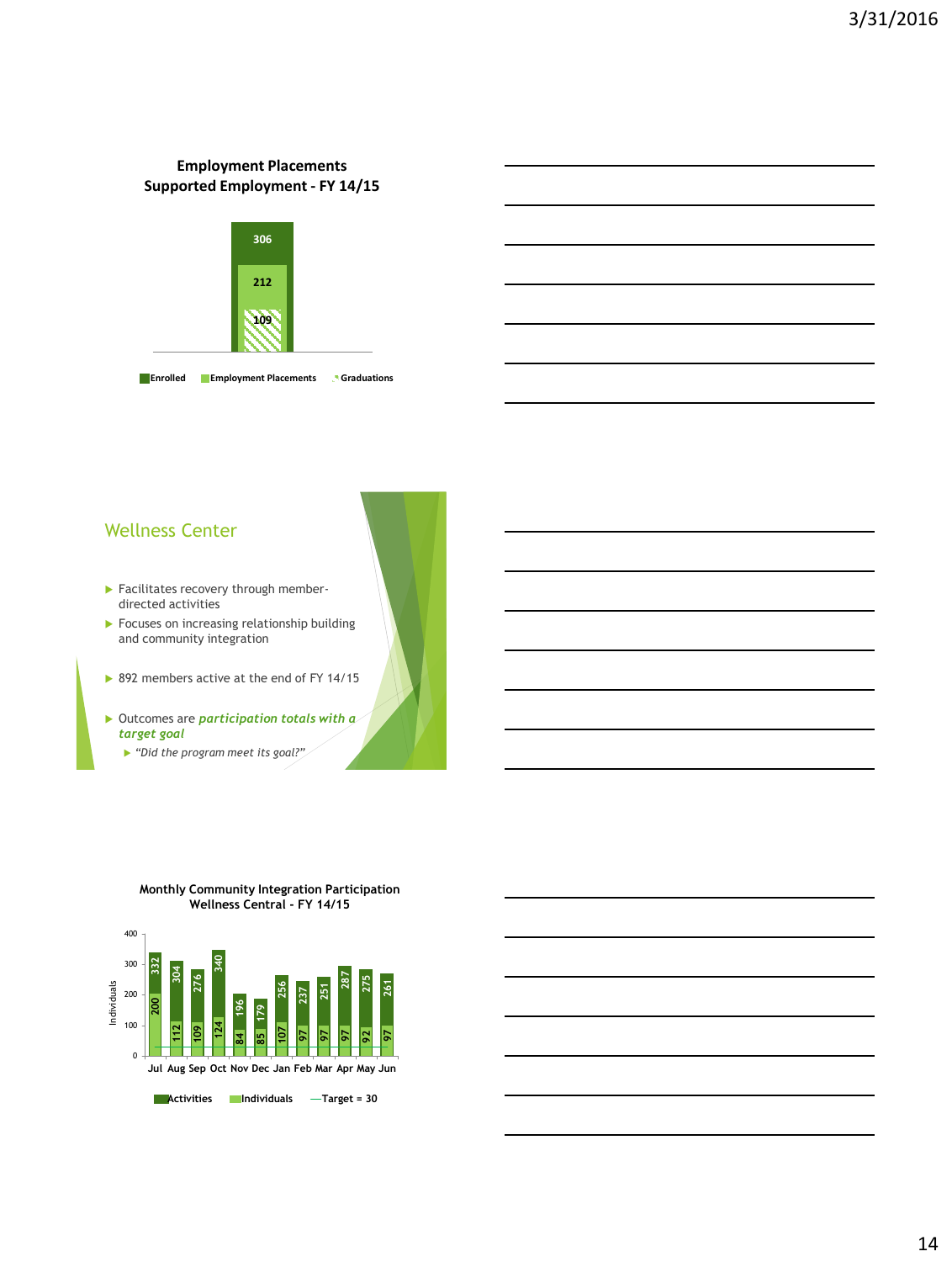

**Annual Education Enrollment Wellness Central - FY 14/15**



**Target=50**

**Meeting Facilitation**



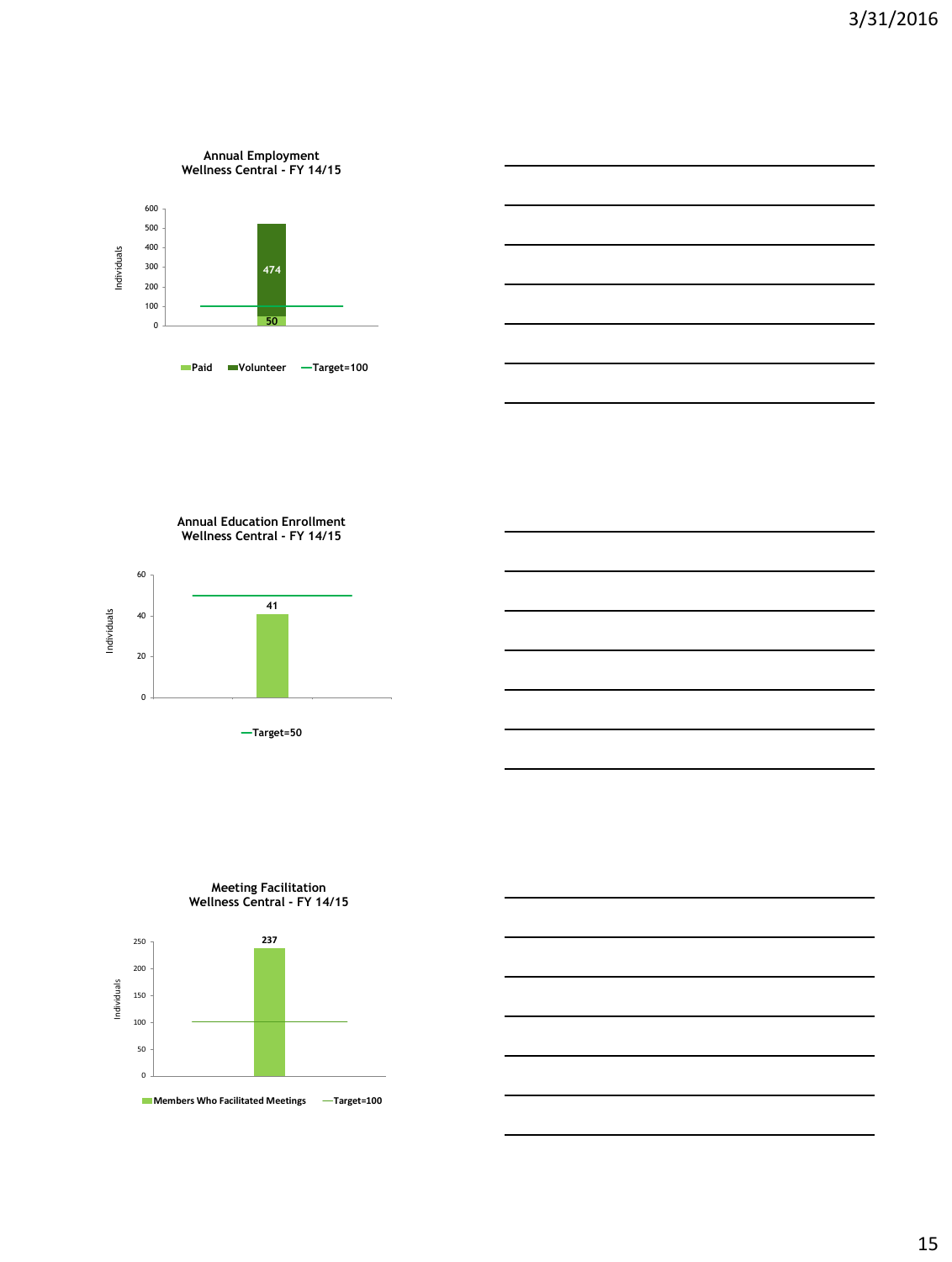# Supportive Services Updates

- Supported Employment is expanding next FY
- ▶ Wellness Center opened two new sites:
	- Wellness Center South December 2015
	- Wellness Center West February 2016
- Peer Mentoring opened in January 2016



# **Housing** Judy Iturriaga, Administrative Manager

### Housing

| <b>Housing Project</b>             | <b>Units</b> |
|------------------------------------|--------------|
| <b>Alegre Family Apartments</b>    | 11           |
| Avenida Villas                     | 28           |
| <b>Capestone Family Apartments</b> | 19           |
| <b>Cotton's Point</b>              | 24           |
| <b>Diamond Apartments</b>          | 24           |
| Doria Phase 1                      | 20           |
| Doria Phase 2                      | 20           |
| <b>Henderson House</b>             | 14           |